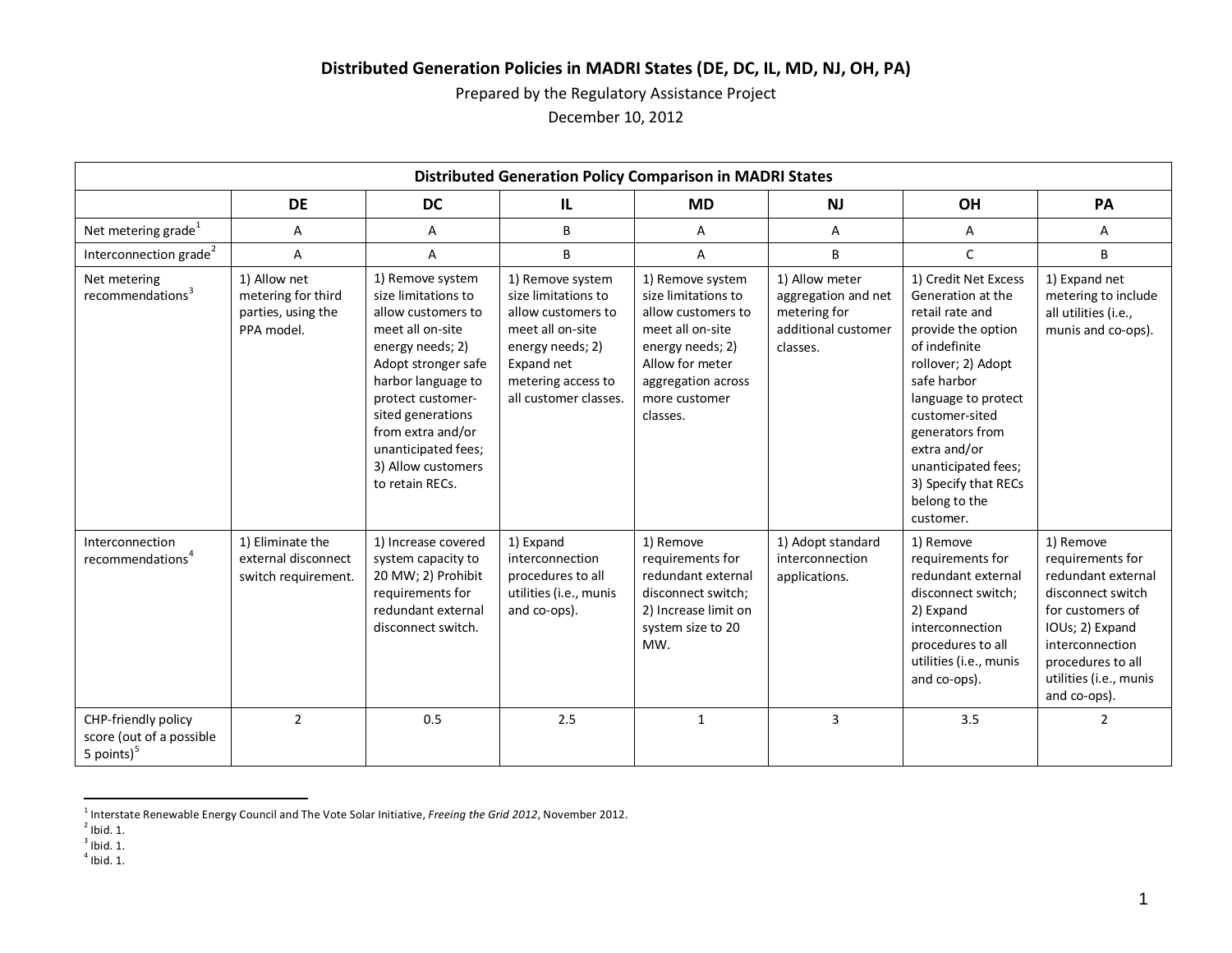<span id="page-1-2"></span><span id="page-1-1"></span><span id="page-1-0"></span>

| CHP capacity added<br>between 2005-2010<br>$(MW)^6$                                                                    | 0   | 0   | 104.8 |     | 14.1 | 94.6 | 80.9        |
|------------------------------------------------------------------------------------------------------------------------|-----|-----|-------|-----|------|------|-------------|
| Interconnection<br>standard establishes<br>parameters for<br>including CHP (score<br>out of a possible 1<br>point) $7$ | 0.5 | 0.5 |       | 0.5 | 0.5  |      | $\mathbf 0$ |
| Net metering<br>regulations apply to<br>CHP <sup>8</sup>                                                               | No  | Yes | No    | Yes | No   | No   | Yes         |

 $<sup>8</sup>$  Ibid. 1.</sup>

<sup>&</sup>lt;sup>5</sup> ACEEE, *The 2012 State Energy Efficiency Scorecard*, October 2012. The grades are defined as follows: **Net metering grades:** "A" means full retail credit with no subtractions. Customers protected from fees and additional charges. Rules actively encourage use of DG. "B" means generally good net metering policies with full retail credit, but there could be certain fees or costs that detract from full retail equivalent value. There may be some obstacles to net metering. **Interconnection grades:** "A" means no restrictions on interconnection of DG systems that meet safety standards. Policies actively facilitate the interconnection of grid-tied customer DG and represent most or all state best practices. "B" means good interconnection rules that incorporate many best practices adopted by states. Few or no customers will be blocked by interconnection barriers. There may be some defects in the standards, such as a lack of standardized interconnection agreements and expedited interconnection to networks. "C" means adequate for interconnection, but systems incur higher fees and longer delays than necessary. Some systems will likely be precluded from interconnection because of remaining barriers in the interconnection rules.

<sup>6</sup> ACEEE, *Challenges Facing Combined Heat and Power Today: A State-by-State Assessment*, September 2011.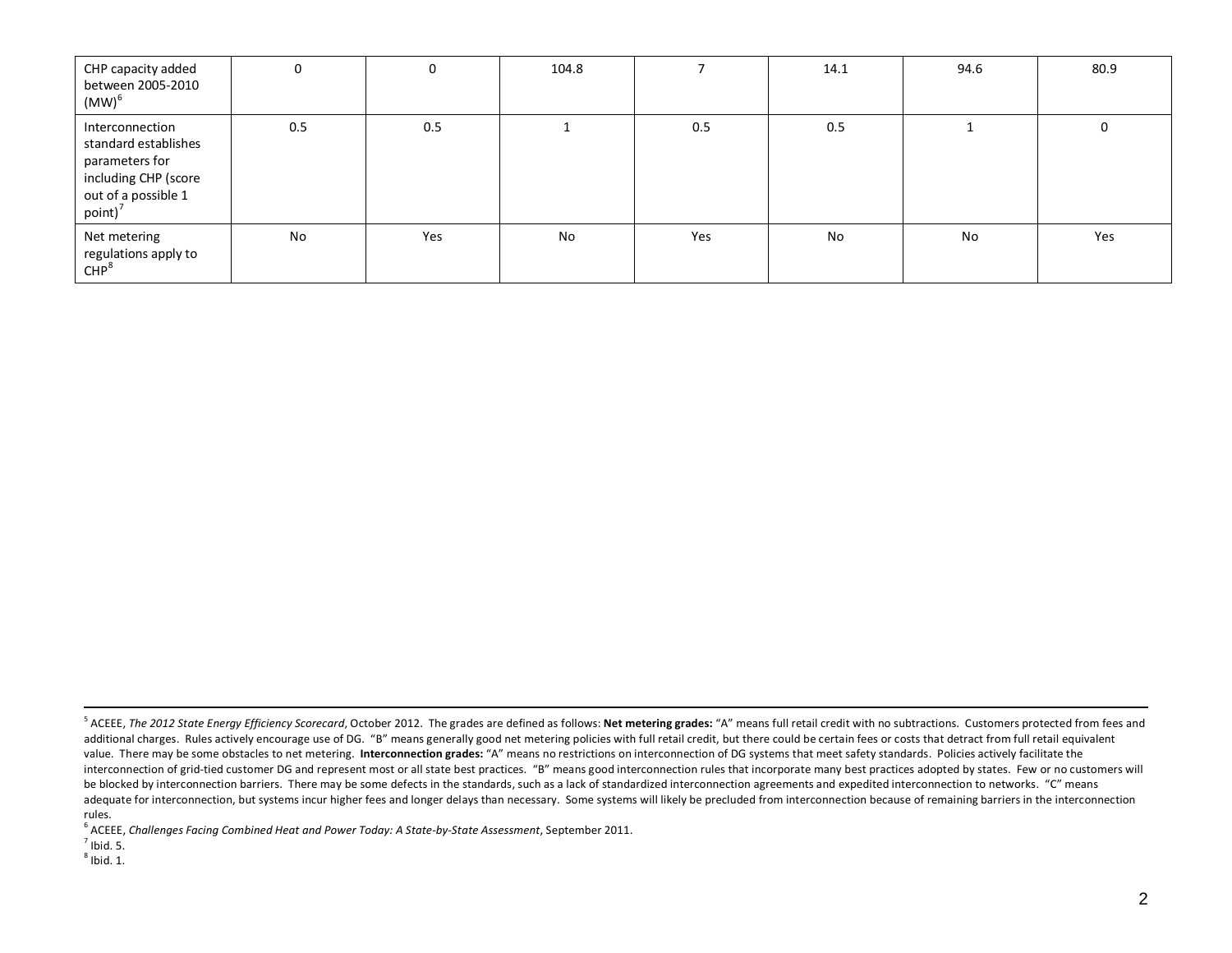# **Summary of Distributed Generation Information Excerpted from** *FREEING THE GRID 2012[9](#page-2-0)*

## **Delaware**

Net metering is allowed in Delaware for systems up to 25 kilowatts (kW) for residential customers of DP&L, DEC and municipal electric utilities; two megawatts (MW) per meter for non-residential customers of DP&L; and 500 kW per meter for nonresidential customers of DEC and municipal utilities. Legislation enacted in July 2009 allows for indefinite rollover of NEG, grants customer-generators ownership of all RECs and increases the aggregate participation limit to 5% of peak load. Delaware greatly improved their interconnection rules in 2011 by adopting IREC's model standards.

## Net metering in DE

| <b>Eligible</b>              | Photovoltaics, Wind, Biomass, Hydroelectric, Anaerobic Digestion, Small            |
|------------------------------|------------------------------------------------------------------------------------|
| <b>Renewable/Other</b>       | Hydroelectric, Fuel Cells                                                          |
| <b>Technologies:</b>         |                                                                                    |
| <b>Applicable Sectors:</b>   | Commercial, Industrial, Residential, Nonprofit, Schools, Local Government, State   |
|                              | Government, Fed. Government, Agricultural, Institutional                           |
| <b>Applicable Utilities:</b> | All utilities                                                                      |
| <b>System Capacity</b>       | DP&L: 2 MW for non-residential DP&L customers: 500 kW non-residential DEC and      |
| Limit:                       | municipal utility customers; 25 kW for all residential customers; 100 kW for all   |
|                              | farm customers on residential rates                                                |
| <b>Aggregate Capacity</b>    | 5% of peak demand (utilities may increase limit)                                   |
| Limit:                       |                                                                                    |
| <b>Net Excess</b>            | Credited to customer's next bill at retail rate; indefinite rollover permitted but |
| <b>Generation:</b>           | customer may request payment at the energy supply rate at the end of an            |
|                              | annualized period.                                                                 |
| <b>REC Ownership:</b>        | Customer retains ownership of RECs associated with electricity produced and        |
|                              | consumed by the customer                                                           |
| <b>Meter Aggregation:</b>    | Not addressed                                                                      |
|                              |                                                                                    |

## Interconnection in DE

<span id="page-2-0"></span>

| <b>Eligible</b>              | Solar Thermal Electric, Photovoltaics, Wind, Biomass, Hydroelectric, Anaerobic   |
|------------------------------|----------------------------------------------------------------------------------|
| <b>Renewable/Other</b>       | Digestion, Fuel Cells, Other Distributed Generation Technologies                 |
| <b>Technologies:</b>         |                                                                                  |
|                              |                                                                                  |
| <b>Applicable Sectors:</b>   | Commercial, Industrial, Residential, Nonprofit, Schools, Local Government, State |
|                              | Government, Fed. Government, Agricultural, Institutional                         |
| <b>Applicable Utilities:</b> | All utilities (only Delmarva Power is subject to commission rules)               |
| <b>System Capacity</b>       | 10 MW                                                                            |
| Limit:                       |                                                                                  |
| Standard                     | Yes                                                                              |
| Agreement:                   |                                                                                  |
| Insurance                    | "Additional" liability insurance not required for systems that meet certain      |
| <b>Requirements:</b>         | technical standards                                                              |
| <b>External Disconnect</b>   | Required. Delaware Electric Cooperative exempts systems 25 kW or less.           |
| Switch:                      |                                                                                  |
| <b>Net Metering</b>          | No                                                                               |
| <b>Required:</b>             |                                                                                  |
|                              |                                                                                  |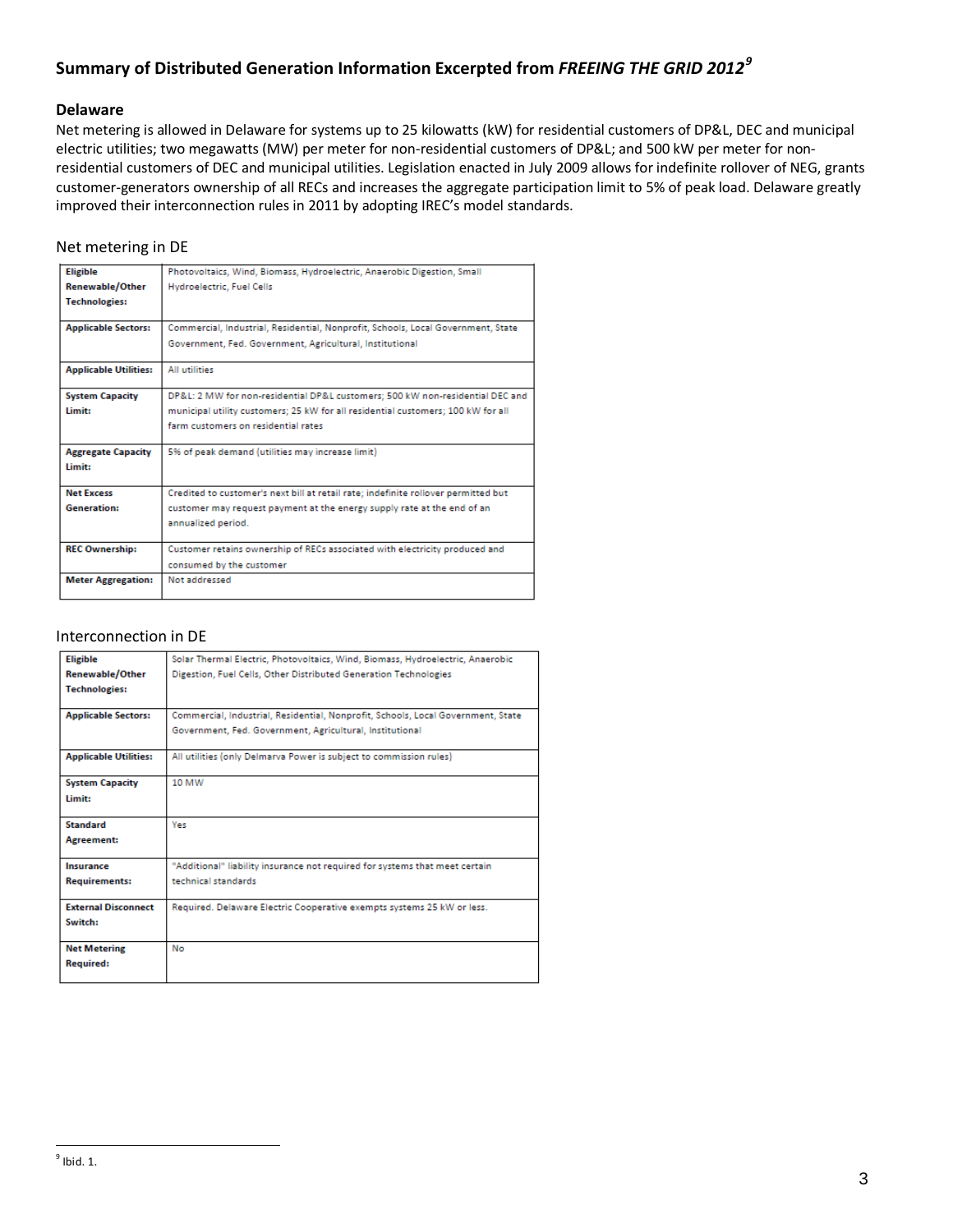## **District of Columbia**

Net metering is currently available to D.C. residential and commercial customer-generators with systems powered by renewable-energy sources, combined heat and power (CHP), fuel cells and microturbines. Legislation enacted in October 2008 expanded the limit on individual system size from 100 kW to 1 MW. A 2008 PSC order clarified that NEG for small DG systems is credited at the full retail rate during a billing cycle. In February 2009 the D.C. PSC issued an order establishing interconnection procedures for systems up to 10 MW, using a four-tiered approach to screening criteria. These tiers specify a process for nonexporting systems and those connecting to networks.

## Net metering in DC

| <b>Eligible</b>                     | Solar Thermal Electric, Photovoltaics, Wind, Biomass, Hydroelectric, Geothermal                                        |
|-------------------------------------|------------------------------------------------------------------------------------------------------------------------|
| <b>Renewable/Other</b>              | Electric, Fuel Cells, CHP/Cogeneration, Anaerobic Digestion, Small Hydroelectric,                                      |
| <b>Technologies:</b>                | <b>Tidal Energy, Microturbines</b>                                                                                     |
| <b>Applicable Sectors:</b>          | Commercial, Residential                                                                                                |
| <b>Applicable Utilities:</b>        | Investor-owned utilities                                                                                               |
| <b>System Capacity</b><br>limit:    | 1 MW - however full retail rate net metering only applies to systems up to 100 kW                                      |
| <b>Aggregate Capacity</b><br>limit: | No limit specified                                                                                                     |
| <b>Net Excess</b>                   | Credited to customer's next bill at the full retail rate for systems 100 kW or less or                                 |
| <b>Generation:</b>                  | at generation rate (i.e., avoided cost) for systems larger than 100 kW; credits may<br>be carried forward indefinitely |
| <b>REC Ownership:</b>               | <b>Customer and utility own RECs</b>                                                                                   |
| <b>Meter Aggregation:</b>           | Not addressed                                                                                                          |

#### Interconnection in DC

| <b>Eligible</b>              | Solar Thermal Electric, Photovoltaics, Landfill Gas, Wind, Biomass, Hydroelectric, |
|------------------------------|------------------------------------------------------------------------------------|
| <b>Renewable/Other</b>       | Geothermal Electric, Fuel Cells, Municipal Solid Waste, CHP/Cogeneration,          |
| <b>Technologies:</b>         | Anaerobic Digestion, Small Hydroelectric, Tidal Energy, Wave Energy, Ocean         |
|                              | Thermal, Microturbines, Other Distributed Generation Technologies                  |
| <b>Applicable Sectors:</b>   | Commercial, Industrial, Residential, Nonprofit, Schools, Local Government, State   |
|                              | Government, Fed. Government, Institutional                                         |
| <b>Applicable Utilities:</b> | Investor-owned utilities                                                           |
| <b>System Capacity</b>       | 10 MW                                                                              |
| Limit:                       |                                                                                    |
| Standard                     | Yes                                                                                |
| Agreement:                   |                                                                                    |
| Insurance                    | Systems under 1 MW do not face additional insurance requirements. Systems over     |
| <b>Requirements:</b>         | 1 MW have additional insurance requirements.                                       |
| <b>External Disconnect</b>   | Not required for inverter-based systems up to 10 kW; required for all other        |
| Switch:                      | systems                                                                            |
| <b>Net Metering</b>          | No                                                                                 |
| <b>Required:</b>             |                                                                                    |
|                              |                                                                                    |

## **Illinois**

Legislation enacted in 2011 and 2012 (S.B. 1652, H.B. 3036, and S.B. 3811) changed several aspects of net metering in Illinois. For customers in competitive classes as of July 1, 2011, the law prescribes a dual metering and bill crediting system which does not meet the definition of net metering as the term is generally defined. The law also increased the system capacity limit to 2 MW and the aggregate capacity limit to 5%. Additionally, agricultural residues, untreated and unadulterated wood waste, landscape trimmings, and livestock manure are added to the list of eligible resources. These aspects of the net metering law remained in place: Electric co---ops and municipalities are exempt; net excess generation rolls---over to the next billing period at the retail rate but expires at the end of the year; customers retain all RECs. The ICC is currently developing new rules in accordance with this legislation. Illinois' interconnection rules use a four---tiered approach to review interconnection applications. The rules specify provisions for non---exporting systems and those connecting to spot and area networks. All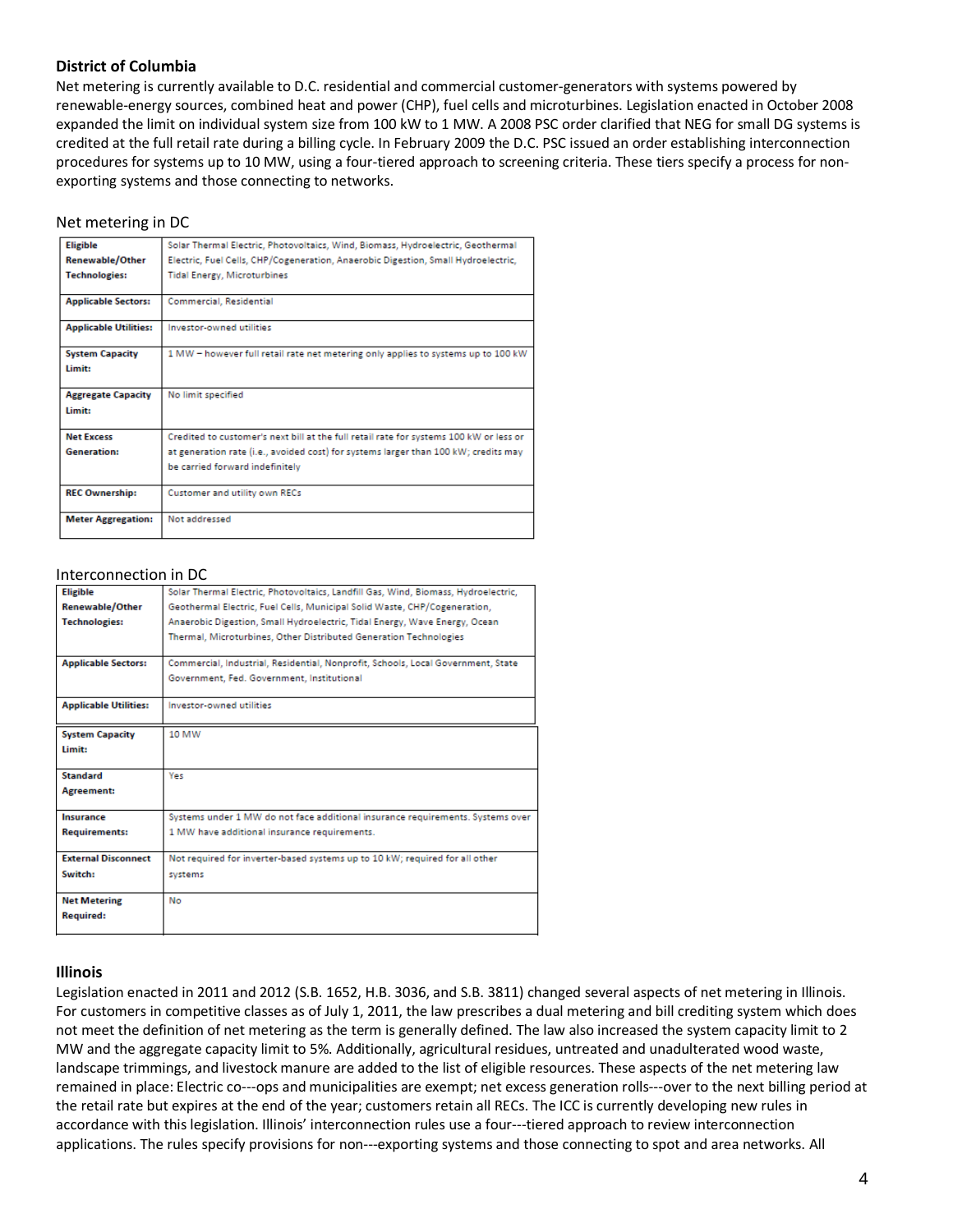## systems are required to have an external disconnect switch directly accessible to the utility. Standardized interconnection agreements are available for all four tiers.

Net metering in IL

| <b>Eligible</b>              | Photovoltaics, Wind, Biomass, Hydroelectric, Anaerobic Digestion, Small                |
|------------------------------|----------------------------------------------------------------------------------------|
| Renewable/Other              | Hydroelectric, Fuel Cells using Renewable Fuels, Microturbines                         |
| <b>Technologies:</b>         |                                                                                        |
| <b>Applicable Sectors:</b>   | <b>Residential</b>                                                                     |
| <b>Applicable Utilities:</b> | Investor-owned utilities, alternative retail electric suppliers                        |
| <b>System Capacity</b>       | 2 MW                                                                                   |
| Limit:                       |                                                                                        |
| <b>Aggregate Capacity</b>    | 5% of utility's peak demand in previous year                                           |
| Limit:                       |                                                                                        |
| <b>Net Excess</b>            | Credited to customer's next bill at retail rate; granted to utility at end of 12-month |
| <b>Generation:</b>           | billing cycle                                                                          |
| <b>REC Ownership:</b>        | <b>Customer owns RECs</b>                                                              |
| <b>Meter Aggregation:</b>    | Allowed but not required                                                               |

## Interconnection in IL

| <b>Eligible</b>              | Solar Thermal Electric, Photovoltaics, Landfill Gas, Wind, Biomass, Hydroelectric, |
|------------------------------|------------------------------------------------------------------------------------|
| <b>Renewable/Other</b>       | Geothermal Electric, Fuel Cells, Municipal Solid Waste, CHP/Cogeneration,          |
| <b>Technologies:</b>         | Anaerobic Digestion, Tidal Energy, Wave Energy, Ocean Thermal, Microturbines,      |
|                              | Other Distributed Generation Technologies                                          |
| <b>Applicable Sectors:</b>   | Commercial, Industrial, Residential, Nonprofit, Schools, Local Government, State   |
|                              | Government, Fed. Government, Agricultural, Institutional                           |
| <b>Applicable Utilities:</b> | Investor-owned utilities                                                           |
| <b>System Capacity</b>       | No limit specified                                                                 |
| Limit:                       |                                                                                    |
| <b>Standard</b>              | Yes                                                                                |
| <b>Agreement:</b>            |                                                                                    |
| Insurance                    | Vary by system size and/or type; levels established by commission                  |
| <b>Requirements:</b>         |                                                                                    |
| <b>External Disconnect</b>   | At utility's discretion                                                            |
| Switch:                      |                                                                                    |
| <b>Net Metering</b>          | No                                                                                 |
| <b>Required:</b>             |                                                                                    |
|                              |                                                                                    |

## **Maryland**

Maryland enacted legislation in April 2007 requiring the state Public Service Commission to devise interconnection procedures, which were adopted in March 2008. There are four levels of interconnection available to customers of all utilities with systems up to 10 MW in capacity of all types of utilities. There is an equipment requirement equivalent to an external disconnect switch, but processing fees are limited to larger systems. The 2007 legislation also increased the capacity limit for net-metered systems to 2 MW and the aggregate system capacity to 1,500 MW. NEG rolls-over to the next month's bill until the end of year, at which point it is granted to the utility. In May 2009 the Maryland legislature enacted bills that allowed third-party ownership and included CHP as an eligible net metering technology. Legislation enacted in May of 2010, however, would have adversely affected how NEG would be valued -- (essentially at wholesale instead of retail rates) -- however the law was revised again through legislation in May 2011, which provides monthly rollover of net excess generation at the retail rate, and annual reconciliation at the wholesale energy rate. Customers retain RECs and are protected from any additional fees.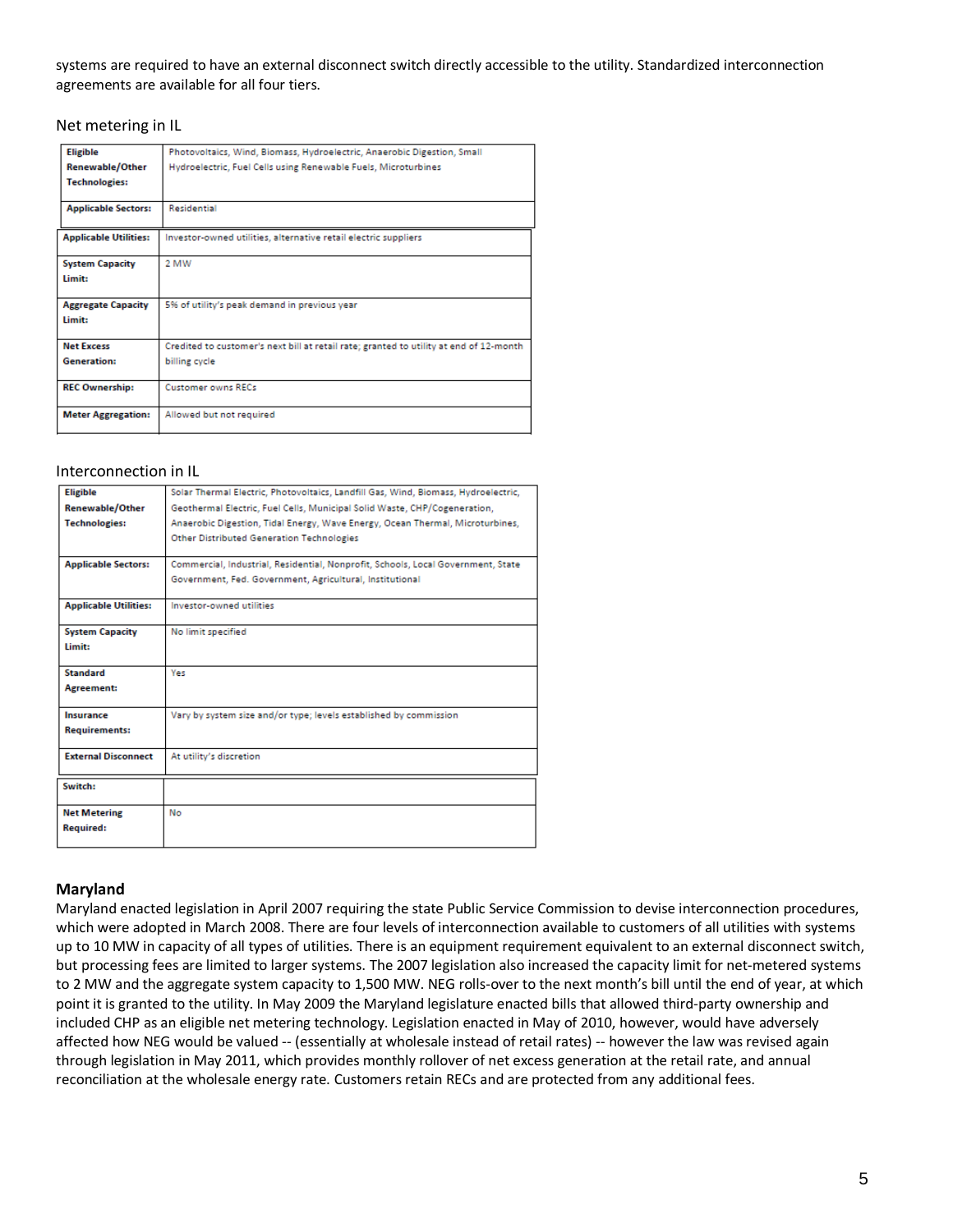### Net metering in MD

| <b>Eligible</b>              | Photovoltaics, Wind, Biomass, Fuel Cells, CHP/Cogeneration, Anaerobic Digestion    |
|------------------------------|------------------------------------------------------------------------------------|
| Renewable/Other              |                                                                                    |
| <b>Technologies:</b>         |                                                                                    |
| <b>Applicable Sectors:</b>   | Commercial, Industrial, Residential, Nonprofit, Schools, Local Government, State   |
|                              | Government, Fed. Government, Agricultural, Institutional                           |
| <b>Applicable Utilities:</b> | All utilities                                                                      |
| <b>System Capacity</b>       | 2 MW generally, (30 kW for micro-CHP)                                              |
| Limit:                       |                                                                                    |
| <b>Aggregate Capacity</b>    | 1,500 MW (~8% of peak demand)                                                      |
| Limit:                       |                                                                                    |
| <b>Net Excess</b>            | Credited to customer's next bill at retail rate; reconciled annually at the retail |
| <b>Generation:</b>           | energy rate                                                                        |
| <b>REC Ownership:</b>        | <b>Customer owns RECs</b>                                                          |

#### Interconnection in MD

| <b>Eligible</b>              | Solar Thermal Electric, Photovoltaics, Landfill Gas, Wind, Biomass, Geothermal   |
|------------------------------|----------------------------------------------------------------------------------|
| <b>Renewable/Other</b>       | Electric, Fuel Cells, CHP/Cogeneration, All Distributed Generation, Anaerobic    |
| <b>Technologies:</b>         | Digestion, Tidal Energy, Wave Energy, Ocean Thermal, Other Distributed           |
|                              | <b>Generation Technologies</b>                                                   |
|                              |                                                                                  |
| <b>Applicable Sectors:</b>   | Commercial, Industrial, Residential, Nonprofit, Schools, Local Government, State |
|                              | Government, Fed. Government, Agricultural, Institutional                         |
| <b>Applicable Utilities:</b> | All utilities                                                                    |
| <b>System Capacity</b>       | 10 MW                                                                            |
| Limit:                       |                                                                                  |
| <b>Standard</b>              | Yes                                                                              |
| Agreement:                   |                                                                                  |
| <b>Insurance</b>             | Vary by system size and/or type; levels established by commission. No            |
| <b>Requirements:</b>         | requirements for systems under 1 MW                                              |
| <b>External Disconnect</b>   | Required                                                                         |
| Switch:                      |                                                                                  |
| <b>Net Metering</b>          | No                                                                               |
| <b>Required:</b>             |                                                                                  |
|                              |                                                                                  |

#### **New Jersey**

New Jersey enacted legislation in 1999 requiring utilities to offer net metering to residential and small commercial customers which have been significantly improved upon since, making New Jersey a model state for net metering rules. In January 2010 New Jersey enacted legislation removing the 2 MW cap for net-metered systems and the BPU adopted this change in June 2010. Although there is no hard limit stated in the rules, the BPU is authorized to limit aggregate system capacity to 2.5% of utilities' peak demand. Net metering customers are also allowed to choose their annual period to take advantage of seasonal fluctuations in energy use and generation. In July 2012 New Jersey enacted legislation (S.B. 1925) requiring electric utilities to allow public entities such as state and local governments, local agencies and school districts to engage in "net metering aggregation" of solar facilities (implementing rules are not yet in place). Interconnection fees are divided into three levels, depending on system size and complexity. Utilities may not require Level 1 and Level 2 customers to install additional controls or 72 external disconnect switches not included in the equipment package, to perform or pay for additional tests, or to purchase additional liability insurance.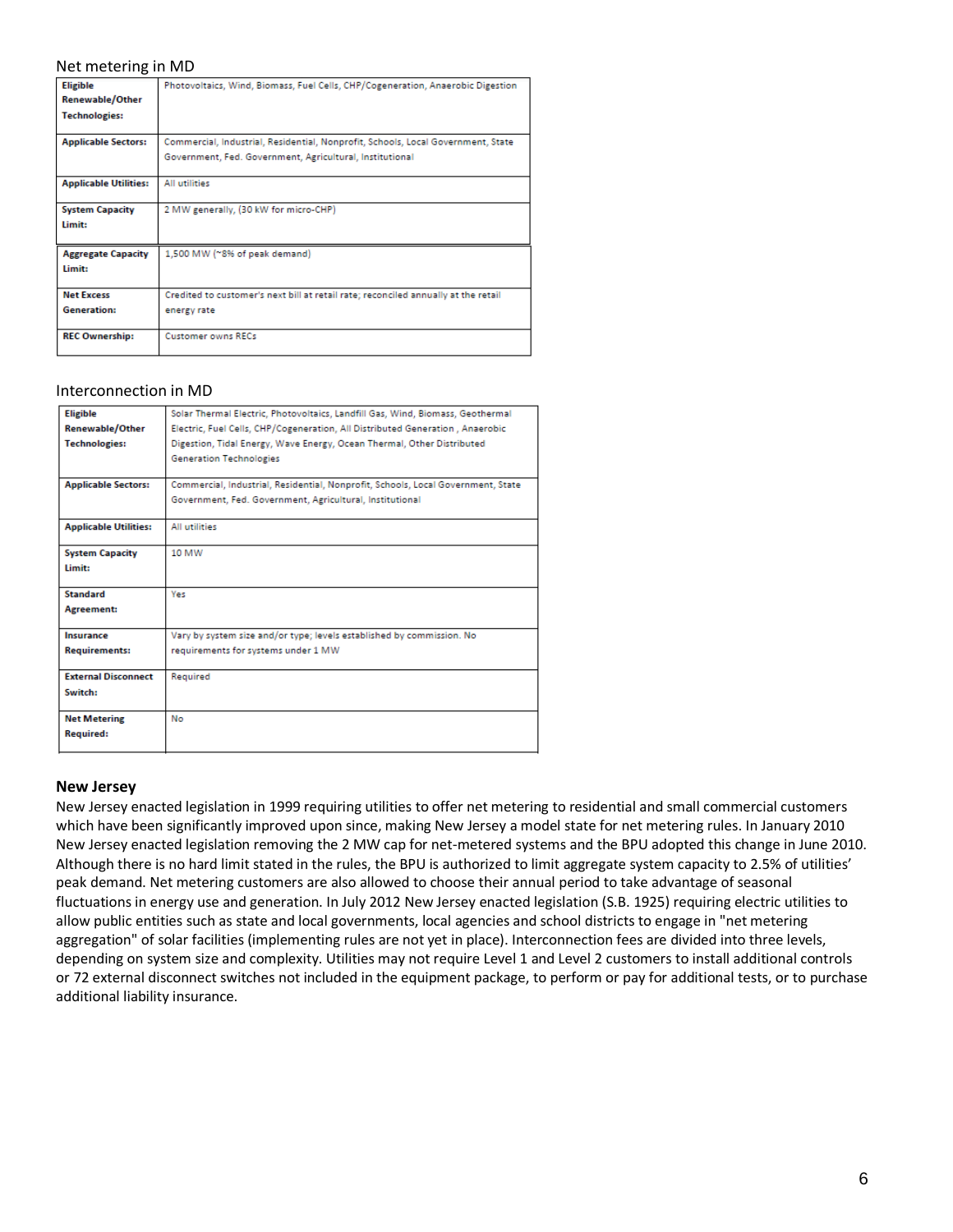## Net metering in NJ

| <b>Eligible</b><br>Renewable/Other<br><b>Technologies:</b> | Solar Thermal Electric, Photovoltaics, Landfill Gas, Wind, Biomass, Geothermal<br>Electric, Anaerobic Digestion, Tidal Energy, Wave Energy, Fuel Cells using<br><b>Renewable Fuels</b> |
|------------------------------------------------------------|----------------------------------------------------------------------------------------------------------------------------------------------------------------------------------------|
| <b>Applicable Sectors:</b>                                 | Commercial, Industrial, Residential, Nonprofit, Schools, Local Government, State<br>Government, Tribal Government, Fed. Government, Agricultural, Institutional                        |
| <b>Applicable Utilities:</b>                               | Investor-owned utilities (electric distribution companies); electric suppliers                                                                                                         |
| <b>System Capacity</b><br>Limit:                           | System must be sized not to exceed the customer's electricity consumption during<br>the previous year                                                                                  |
| <b>Aggregate Capacity</b><br>Limit:                        | No limit specified (commission may limit to 2.5% of peak demand)                                                                                                                       |
| <b>Net Excess</b><br><b>Generation:</b>                    | Generally credited to customer's next bill at retail rate; excess reconciled at end of<br>annual period at avoided-cost rate                                                           |
| <b>REC Ownership:</b>                                      | <b>Customer owns RECs</b>                                                                                                                                                              |
| <b>Meter Aggregation:</b>                                  | Permitted for public entity PV systems                                                                                                                                                 |

#### Interconnection in NJ

| <b>Eligible Renewable/Other</b><br><b>Technologies:</b> | Solar Thermal Electric, Photovoltaics, Landfill Gas, Wind, Biomass,<br>Geothermal Electric, Anaerobic Digestion, Tidal Energy, Wave Energy,<br><b>Fuel Cells using Renewable Fuels</b> |
|---------------------------------------------------------|----------------------------------------------------------------------------------------------------------------------------------------------------------------------------------------|
| <b>Applicable Sectors:</b>                              | Commercial, Industrial, Residential                                                                                                                                                    |
| <b>Applicable Utilities:</b>                            | Investor-owned utilities (electric distribution companies)                                                                                                                             |
| <b>System Capacity Limit:</b>                           | No limit specified                                                                                                                                                                     |
| <b>Standard Agreement:</b>                              | No                                                                                                                                                                                     |
| <b>Insurance Requirements:</b>                          | "Additional" liability insurance not required for systems that meet<br>certain technical standards.                                                                                    |
| <b>External Disconnect Switch:</b>                      | Not required for systems that meet certain standards                                                                                                                                   |
| <b>Net Metering Required:</b>                           | No                                                                                                                                                                                     |

## **Ohio**

The Public Utilities Commission of Ohio (PUCO) adopted revised interconnection procedures in March 2007 to provide for three levels of review for systems up to 20 MW in capacity. Technical screens, fees and timelines are contained in the standards for each level. PUCO revised the state's net metering standards, as prompted by EPAct 2005. These revisions expanded net metering; however, a 2002 Ohio Supreme Court decision requires that NEG be credited to the customer at the utility's unbundled generation rate. In November 2008, PUCO created rules for the amended net metering law. The new rules removed the aggregate capacity limit and the limitations on eligible technologies.

### Net metering in OH

| <b>Eligible</b><br>Renewable/Other      | Solar Thermal Electric, Photovoltaics, Landfill Gas, Wind, Biomass, Hydroelectric,                                                        |
|-----------------------------------------|-------------------------------------------------------------------------------------------------------------------------------------------|
| <b>Technologies:</b>                    | Fuel Cells, Small Hydroelectric, Microturbines                                                                                            |
| <b>Applicable Sectors:</b>              | Commercial, Industrial, Residential                                                                                                       |
| <b>Applicable Utilities:</b>            | Investor-owned utilities, competitive retail electric service providers                                                                   |
| <b>System Capacity</b><br>Limit:        | No limit specified (limit based on customer's load)                                                                                       |
| <b>Aggregate Capacity</b><br>limit:     | No limit specified                                                                                                                        |
| <b>Net Excess</b><br><b>Generation:</b> | Credited to customer's next bill at unbundled generation rate; customer may<br>request refund of excess at end of 12-month billing period |
| <b>REC Ownership:</b>                   | Not addressed                                                                                                                             |
| <b>Meter Aggregation:</b>               | Not addressed                                                                                                                             |